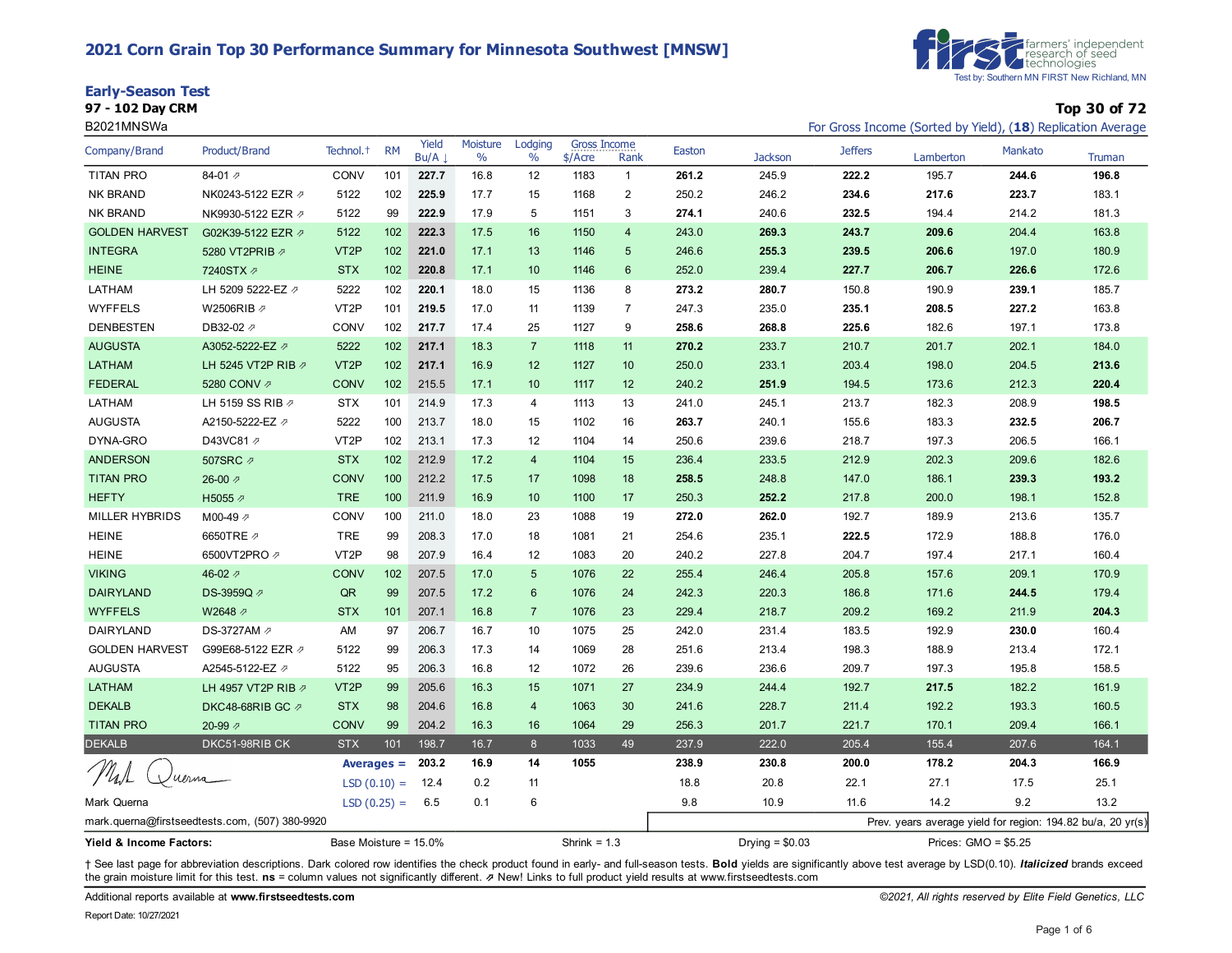#### **2021 Corn Grain Top 30 Performance Summary for Minnesota Southwest [MNSW]**





**103 - 107 Day CRM Top 30 of 69** B2021MNSWb For Gross Income (Sorted by Yield), (**18**) Replication Average

| Company/Brand                                    | <b>Product/Brand</b>                           | Technol. <sup>+</sup> | <b>RM</b>     | Yield<br>Bu/A | Moisture<br>$\%$ | Lodging<br>$\frac{0}{0}$ | <b>Gross Income</b><br>\$/Acre | Rank           | Easton | <b>Jackson</b>   | <b>Jeffers</b> | Lamberton                                                   | Mankato | <b>Truman</b> |
|--------------------------------------------------|------------------------------------------------|-----------------------|---------------|---------------|------------------|--------------------------|--------------------------------|----------------|--------|------------------|----------------|-------------------------------------------------------------|---------|---------------|
| <b>GOLDEN HARVEST</b>                            | G07G73-5122 EZR 2                              | 5122                  | 107           | 235.6         | 19.2             | 16                       | 1207                           | $\mathbf{1}$   | 269.2  | 246.8            | 219.1          | 213.8                                                       | 229.2   | 235.6         |
| LATHAM                                           | LH 5725 VT2P RIB 2                             | VT <sub>2</sub> P     | 107           | 232.2         | 17.9             | 15                       | 1198                           | $\mathbf{2}$   | 264.4  | 267.6            | 239.7          | 184.6                                                       | 246.9   | 190.1         |
| <b>AUGUSTA</b>                                   | A2856-3220-EZ 2                                | 3220                  | 106           | 231.4         | 18.4             | 5                        | 1191                           | 3              | 249.9  | 258.9            | 238.9          | 205.3                                                       | 227.8   | 207.8         |
| <b>DENBESTEN</b>                                 | DB32-07 2                                      | <b>CONV</b>           | 107           | 230.2         | 19.1             | 14                       | 1180                           | $\overline{4}$ | 262.3  | 240.8            | 244.0          | 223.5                                                       | 223.2   | 187.4         |
| <b>INTEGRA</b>                                   | 5719 VT2PRIB 2                                 | VT <sub>2</sub> P     | 107           | 228.5         | 18.3             | 9                        | 1177                           | 5              | 250.8  | 250.2            | 231.3          | 207.8                                                       | 241.1   | 189.8         |
| <b>FEDERAL</b>                                   | 5610 CONV 2                                    | CONV                  | 106           | 226.0         | 18.2             | 14                       | 1165                           | $6\phantom{1}$ | 237.7  | 245.9            | 240.5          | 187.8                                                       | 240.3   | 203.7         |
| ANDERSON                                         | 472SRC ク                                       | <b>STX</b>            | 106           | 224.8         | 18.0             | 9                        | 1160                           | $\overline{7}$ | 256.9  | 209.8            | 237.7          | 205.8                                                       | 218.2   | 220.1         |
| LATHAM                                           | LH 5646 PCE 2                                  | PC,E                  | 106           | 224.5         | 18.2             | 13                       | 1157                           | 8              | 256.6  | 221.5            | 233.3          | 182.4                                                       | 244.8   | 208.2         |
| <b>EPLEY</b>                                     | E1530 2                                        | CONV                  | 105           | 224.1         | 18.2             | 9                        | 1155                           | 9              | 232.6  | 240.7            | 193.3          | 212.1                                                       | 246.5   | 219.5         |
| <b>GOLD COUNTRY</b>                              | 106-96RSS 2                                    | <b>STX</b>            | 106           | 223.6         | 18.2             | 9                        | 1151                           | 10             | 248.1  | 242.4            | 234.2          | 196.3                                                       | 224.7   | 195.5         |
| <b>DEKALB</b>                                    | DKC56-65RIB GC の                               | <b>STX</b>            | 105           | 221.8         | 18.6             | 3                        | 1141                           | 11             | 239.7  | 249.4            | 229.0          | 189.0                                                       | 226.7   | 197.1         |
| <b>WYFFELS</b>                                   | W5086RIB Ø                                     | VT <sub>2</sub> P     | 107           | 221.5         | 18.4             | $5\phantom{1}$           | 1140                           | 13             | 241.6  | 261.9            | 232.4          | 192.5                                                       | 208.5   | 192.1         |
| <b>RENK</b>                                      | RK710DGVT2P                                    | VT2PDG                | 107           | 221.2         | 18.2             | 11                       | 1140                           | 12             | 247.6  | 242.7            | 249.8          | 178.9                                                       | 221.6   | 186.6         |
| <b>VIKING</b>                                    | 51-04 $\neg$                                   | <b>CONV</b>           | 104           | 220.3         | 17.9             | 9                        | 1137                           | 14             | 262.9  | 236.7            | 225.1          | 191.4                                                       | 217.1   | 188.8         |
| <b>DENBESTEN</b>                                 | DB38-06 2                                      | <b>CONV</b>           | 106           | 219.9         | 18.4             | $\overline{7}$           | 1132                           | 15             | 244.5  | 239.0            | 234.1          | 199.8                                                       | 242.8   | 159.5         |
| <b>TITAN PRO</b>                                 | 24-04 $\n $                                    | <b>CONV</b>           | 104           | 218.9         | 18.0             | 17                       | 1129                           | 16             | 249.2  | 216.2            | 226.8          | 188.6                                                       | 239.0   | 193.5         |
| <b>ENESTVEDT</b>                                 | E598 2                                         | <b>CONV</b>           | 106           | 218.4         | 18.0             | 10                       | 1127                           | 17             | 243.5  | 245.5            | 206.8          | 176.6                                                       | 225.1   | 212.5         |
| <b>INTEGRA</b>                                   | 5529 VT2PRIB 2                                 | VT <sub>2</sub> P     | 105           | 217.7         | 18.1             | 12                       | 1123                           | 18             | 230.0  | 253.7            | 204.3          | 200.5                                                       | 215.2   | 202.4         |
| <b>FEDERAL</b>                                   | 5610 PCE 2                                     | PC, E                 | 106           | 216.9         | 18.3             | 8                        | 1118                           | 20             | 221.5  | 227.5            | 230.6          | 197.7                                                       | 216.7   | 207.7         |
| <b>TITAN PRO</b>                                 | 82-04 2P 2                                     | VT <sub>2</sub> P     | 104           | 216.6         | 17.9             | 14                       | 1118                           | 19             | 243.4  | 236.5            | 213.0          | 203.5                                                       | 212.2   | 191.3         |
| <b>WYFFELS</b>                                   | W4588 2                                        | <b>STX</b>            | 105           | 216.6         | 18.1             | 5                        | 1118                           | 21             | 199.7  | 222.5            | 213.2          | 199.7                                                       | 243.5   | 221.2         |
| <b>HEINE</b>                                     | 7570STX 2                                      | <b>STX</b>            | 105           | 215.8         | 17.9             | 22                       | 1114                           | 22             | 225.3  | 238.8            | 241.0          | 202.6                                                       | 222.0   | 165.1         |
| <b>INNOTECH</b>                                  | IC5480-3111A の                                 | 3111A                 | 104           | 215.0         | 18.1             | $5\phantom{1}$           | 1109                           | 23             | 239.1  | 231.2            | 238.8          | 192.1                                                       | 225.6   | 163.1         |
| <b>PIONEER</b>                                   | P0622Q GC 2                                    | QR                    | 106           | 214.8         | 18.6             | $\overline{1}$           | 1104                           | 25             | 242.1  | 250.3            | 234.3          | 205.9                                                       | 195.1   | 160.9         |
| <b>NK BRAND</b>                                  | NK0624-5222 EZR Ø                              | 5222                  | 106           | 214.7         | 18.1             | 10                       | 1107                           | 24             | 230.4  | 248.5            | 227.5          | 205.9                                                       | 192.6   | 183.5         |
| <b>VIKING</b>                                    | 84-05 2                                        | CONV                  | 105           | 212.8         | 17.7             | 18                       | 1100                           | 27             | 238.7  | 210.1            | 194.1          | 194.0                                                       | 242.5   | 197.2         |
| <b>FEDERAL</b>                                   | 5700 STX $\vartheta$                           | <b>STX</b>            | 107           | 212.7         | 18.1             | 10                       | 1097                           | 28             | 217.1  | 229.5            | 246.7          | 188.4                                                       | 213.4   | 181.2         |
| <b>ENESTVEDT</b>                                 | E539 2                                         | <b>CONV</b>           | 103           | 212.5         | 17.1             | $\overline{7}$           | 1103                           | 26             | 236.5  | 212.6            | 204.9          | 205.4                                                       | 221.9   | 193.7         |
| <b>GOLD COUNTRY</b>                              | 103-58RSS 2                                    | <b>STX</b>            | 103           | 211.8         | 17.6             | 17                       | 1095                           | 30             | 223.0  | 242.5            | 226.0          | 173.8                                                       | 222.6   | 182.7         |
| <b>HEINE</b>                                     | 740VT2PRIB ク                                   | VT <sub>2</sub> P     | 103           | 211.6         | 17.3             | 15                       | 1096                           | 29             | 249.1  | 235.6            | 224.2          | 157.5                                                       | 231.7   | 171.5         |
| <b>DEKALB</b>                                    | DKC51-98RIB CK                                 | <b>STX</b>            | 101           | 194.3         | 16.8             | $\mathbf{3}$             | 1010                           | 61             | 209.6  | 205.4            | 204.2          | 161.1                                                       | 214.2   | 171.6         |
| uerna                                            |                                                |                       | Averages $=$  | 209.6         | 17.9             | 12                       | 1082                           |                | 231.3  | 229.1            | 211.9          | 183.9                                                       | 216.5   | 184.8         |
|                                                  |                                                |                       | $LSD(0.10) =$ | 11.4          | 0.3              | 10                       |                                |                | 25.2   | 20.6             | 23.7           | 21.9                                                        | 19.1    | 26.2          |
| Mark Querna                                      |                                                |                       | $LSD(0.25) =$ | 6.0           | 0.2              | 5                        |                                |                | 13.2   | 10.8             | 12.4           | 11.5                                                        | 10.0    | 13.7          |
|                                                  | mark.querna@firstseedtests.com, (507) 380-9920 |                       |               |               |                  |                          |                                |                |        |                  |                | Prev. years average yield for region: 194.82 bu/a, 20 yr(s) |         |               |
| Base Moisture = 15.0%<br>Yield & Income Factors: |                                                |                       |               |               |                  |                          | Shrink = $1.3$                 |                |        | Drying = $$0.03$ |                | Prices: GMO = \$5.25                                        |         |               |

+ See last page for abbreviation descriptions. Dark colored row identifies the check product found in early- and full-season tests. Bold yields are significantly above test average by LSD(0.10). Italicized brands exceed the grain moisture limit for this test. **ns** = column values not significantly different. ⇗ New! Links to full product yield results at www.firstseedtests.com

Additional reports available at **[www.firstseedtests.com](https://www.firstseedtests.com)** *©2021, All rights reserved by Elite Field Genetics, LLC*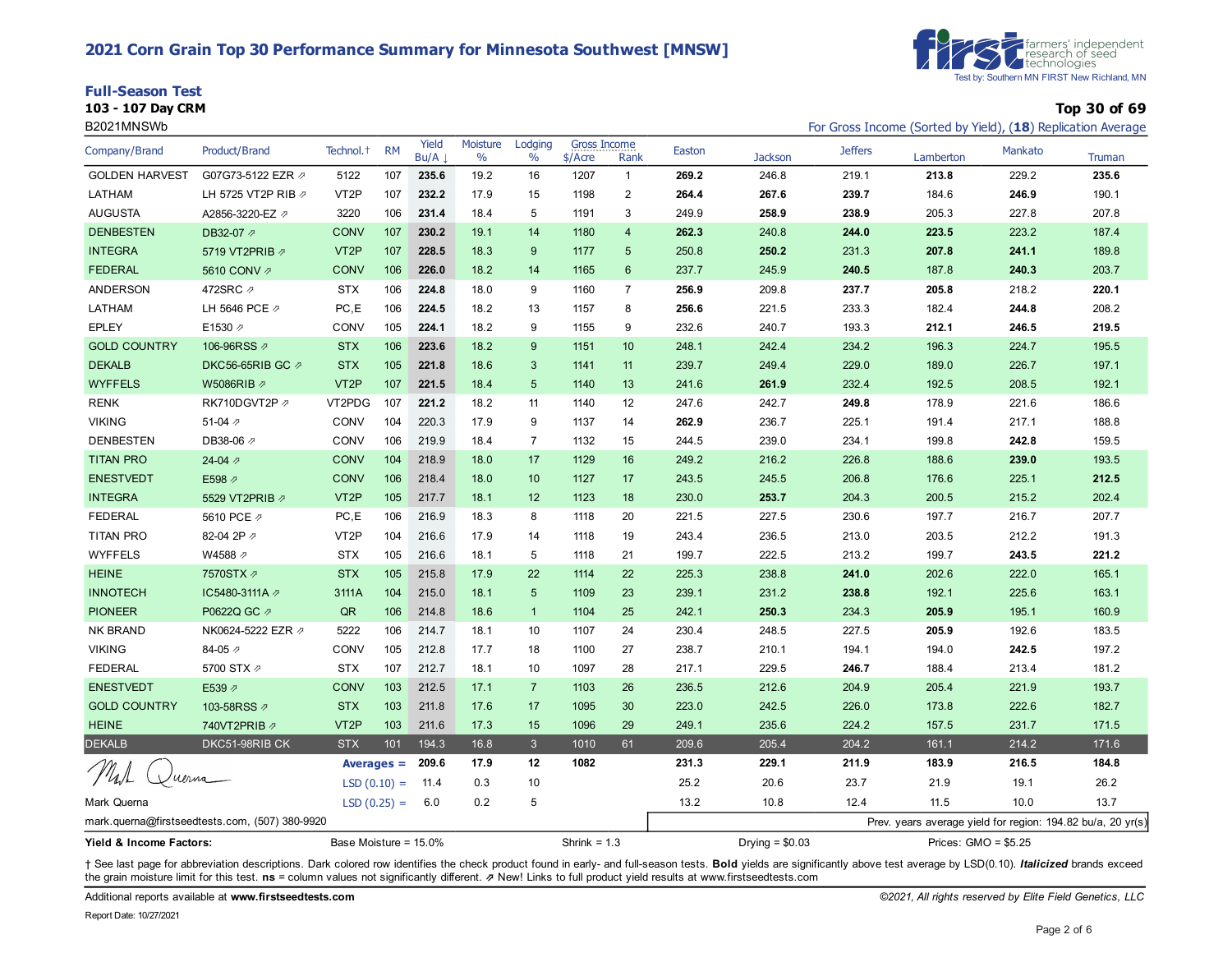# **2021 Corn Grain - Minnesota Southwest [ MNSW ]**



# **Early-Season Test Products (72 Total)**

| <b>Company/Brand</b>        | <b>Product/Brand</b>      | <b>Technology</b>               | <b>RIB</b>     | <b>RM</b>  | <b>Seed Treat.</b> | <b>Company/Brand</b> | <b>Brand/Product</b>                                                                                                                                                                                | <b>Technology</b> | <b>RIB</b>     | <b>RM</b> | <b>Seed Treat.</b> |
|-----------------------------|---------------------------|---------------------------------|----------------|------------|--------------------|----------------------|-----------------------------------------------------------------------------------------------------------------------------------------------------------------------------------------------------|-------------------|----------------|-----------|--------------------|
| Anderson                    | 507SRC                    | <b>STX</b>                      | N              | 102        | AC, P5V            | Integra              | 5052 VT2PRIB                                                                                                                                                                                        | VT <sub>2</sub> P | Y              | 100       | AC, P5V, EDC-B     |
| Anderson                    | 681VT2P                   | VT <sub>2</sub> P               | ${\sf N}$      | 100        | AC, P5V            | Integra              | 5280 VT2PRIB                                                                                                                                                                                        | VT <sub>2</sub> P | Y              | 102       | AC, P2, SU         |
| Anderson                    | 6909                      | CONV                            | N              | 98         | MQ                 | Latham               | LH 4957 VT2P RIB                                                                                                                                                                                    | VT <sub>2</sub> P | Υ              | 99        | AC, P5V, EDC-B     |
| Augusta                     | A2150-5222-EZ             | 5222                            | Υ              | 100        | CM, C2             | .atham               | LH 5047 VT2P RIB                                                                                                                                                                                    | VT <sub>2</sub> P | Υ              | 100       | AC,P2              |
| Augusta                     | A2545-5122-EZ             | 5122                            | Y              | 95         | CM, C2             | _atham               | <b>LH 5159 SS RIB</b>                                                                                                                                                                               | <b>STX</b>        | Υ              | 101       | AC, P5             |
| Augusta                     | A3052-5222-EZ             | 5222                            | Y              | 102        | CM <sub>.C2</sub>  | _atham               | LH 5209 5222-EZ                                                                                                                                                                                     | 5222              | Y              | 102       | AVC,C5             |
| Dairyland                   | <b>DS-3727AM</b>          | AM                              | Y              | 97         | Lum.P1V            | -atham               | LH 5245 VT2P RIB                                                                                                                                                                                    | VT <sub>2</sub> P | Y              | 102       | AC,P2              |
| Dairyland                   | <b>DS-3959Q</b>           | QR                              | Y              | 99         | Lum, P1V           | Miller Hybrids       | M00-49                                                                                                                                                                                              | CONV              | N              | 100       | <b>MSC</b>         |
| Dairyland                   | DS-4000AMXT               | <b>AMXT</b>                     | $Y^*$          | 100        | Lum, P1V           | <b>NK Brand</b>      | NK0243-5122 EZR                                                                                                                                                                                     | 5122              | Y              | 102       | AVC,C2,Vi          |
| Dairyland                   | DS-4014Q                  | QR                              | Y              | 100        | Lum, P1V           | <b>NK Brand</b>      | NK9930-5122 EZR                                                                                                                                                                                     | 5122              | Υ              | 99        | AVC,C2,Vi          |
| Dairyland                   | <b>DS-4018AM</b>          | AM                              | Y              | 101        | Lum, P1V           | <b>NK Brand</b>      | NK9991-5122 EZR                                                                                                                                                                                     | 5122              | Υ              | 99        | AVC,C2,Vi          |
| DeKalb                      | DKC48-68RIB GC            | <b>STX</b>                      | Υ              | 98         | AC, P5V, B-360     | Pioneer              | P0075Q GC                                                                                                                                                                                           | QR                | Υ              | 100       | Lum                |
| DeKalb                      | DKC51-98RIB CK            | <b>STX</b>                      | $\overline{Y}$ | 101        | AC.P5V.B-360       | Pioneer              | P0220Q GC                                                                                                                                                                                           | QR                | $\overline{Y}$ | 102       | Lum                |
| DenBesten                   | DB30-97                   | <b>CONV</b>                     | N              | 97         | Treated            | Renk                 | RK579DGVT2P                                                                                                                                                                                         | VT2PDG            | Y              | 99        | AC, P2             |
| DenBesten                   | DB32-02                   | CONV                            | N              | 102        | Treated            | Renk                 | RK590VT2P                                                                                                                                                                                           | VT <sub>2</sub> P | N              | 98        | AC, P5V            |
| Dyna-Gro                    | D40VC41                   | VT <sub>2</sub> P               | ${\sf N}$      | 100        | AC, P5V            | Renk                 | RK593VT2PRIB                                                                                                                                                                                        | VT <sub>2</sub> P | Y              | 97        | AC, P2             |
| Dyna-Gro                    | D43VC81                   | VT <sub>2</sub> P               | N              | 102        | AC, P5V            | Renk                 | <b>RK600VT2P</b>                                                                                                                                                                                    | VT <sub>2</sub> P | N              | 100       | AC, P2             |
| Enestvedt                   | E600DP RIB                | VT <sub>2</sub> P               | Υ              | 99         | AC250              | Titan Pro            | 11-98 2P                                                                                                                                                                                            | VT <sub>2</sub> P | Υ              | 98        | AC, P5             |
| Enestvedt                   | E670                      | CONV                            | N              | 100        | AC250              | Titan Pro            | 20-99                                                                                                                                                                                               | CONV              | N              | 99        | AC, P2             |
| Enestvedt                   | E699DP RIB                | VT <sub>2</sub> P               | Y              | 99         | AC250              | <b>Titan Pro</b>     | 22-00 2P                                                                                                                                                                                            | VT <sub>2</sub> P | Y              | 100       | AC, P2             |
| Epley                       | E1040                     | CONV                            | N              | 100        | Vi <sub>5</sub>    | Titan Pro            | $26 - 00$                                                                                                                                                                                           | CONV              | N              | 100       | AC,P2              |
| Federal                     | 5280 CONV                 | CONV                            | ${\sf N}$      | 102        | AC, P2, MAG        | Titan Pro            | 84-01                                                                                                                                                                                               | CONV              | ${\sf N}$      | 101       | AC, P2             |
| Gold Country                | 101-49RSS                 | <b>STX</b>                      | N              | 101        | AC, P5V, B-360     | Viking               | 44-98                                                                                                                                                                                               | CONV              | N              | 98        | CM,C2,Sb           |
| Gold Country                | 97-14R2P                  | VT <sub>2</sub> P               | N              | 97         | AC, P5, B360       | Viking               | 46-02                                                                                                                                                                                               | CONV              | N              | 102       | CM, C2, Sb         |
| <b>Gold Country</b>         | $98 - 11$                 | CONV                            | ${\sf N}$      | 98         | AC, P5, B360       | Viking               | $52-00$                                                                                                                                                                                             | CONV              | $\mathsf{N}$   | 100       | CM,C2,Sb           |
| Gold Country                | 99-01R2P                  | VT <sub>2</sub> P               | N              | 99         | AC, P5, B360       | Viking               | 99-00                                                                                                                                                                                               | CONV              | N              | 100       | CM, C2, Sb         |
| Golden Harvest              | G02K39-5122 EZR           | 5122                            | Y              | 102        | AVC,C2,Vi          | Wyffels              | W2016                                                                                                                                                                                               | VT <sub>2</sub> P | N              | 98        | AC, P2             |
| Golden Harvest              | G99E68-5122 EZR           | 5122                            | Y              | 99         | AVC,C2,Vi          | Wyffels              | <b>W2236RIB</b>                                                                                                                                                                                     | VT <sub>2</sub> P | Y              | 99        | AC, P5             |
| Hefty                       | <b>H4842 RIB</b>          | VT <sub>2</sub> P               | Y              | 98         | HC                 | Wyffels              | <b>W2506RIB</b>                                                                                                                                                                                     | VT <sub>2</sub> P | Y              | 101       | AC, P2             |
| <b>Hefty</b>                | <b>H4922 RIB</b>          | VT <sub>2</sub> P               | Υ              | 99         | НC                 | Wyffels              | W2648                                                                                                                                                                                               | <b>STX</b>        | ${\sf N}$      | 101       | AC, P5V            |
|                             |                           |                                 | Y              |            | HC                 |                      |                                                                                                                                                                                                     |                   |                |           |                    |
| Hefty                       | <b>H4942 RIB</b>          | VT <sub>2</sub> P               |                | 99         | HC                 |                      | * FIRST does not inspect products for refuge blend. N* indicates the product was entered without a refuge<br>component by the sponsoring seed company. Prior year entries may contain refuge blend. |                   |                |           |                    |
| <b>Hefty</b>                | H5055<br><b>H5132 RIB</b> | <b>TRE</b><br>VT <sub>2</sub> P | N<br>Υ         | 100<br>101 | HC                 |                      |                                                                                                                                                                                                     |                   |                |           |                    |
| Hefty                       |                           |                                 |                |            | AC250              |                      |                                                                                                                                                                                                     |                   |                |           |                    |
| Heine                       | 6500VT2PRO                | VT <sub>2</sub> P               | ${\sf N}$      | 98         |                    |                      |                                                                                                                                                                                                     |                   |                |           |                    |
| Heine                       | 6580STX                   | <b>STX</b>                      | N              | 99         | AC, P5V, EDC-B     |                      |                                                                                                                                                                                                     |                   |                |           |                    |
| Heine                       | 6650TRE                   | <b>TRE</b>                      | N              | 99         | AC,P5              |                      |                                                                                                                                                                                                     |                   |                |           |                    |
| Heine                       | 7010VT2PRO                | VT <sub>2</sub> P               | N              | 100        | CM, C2             |                      |                                                                                                                                                                                                     |                   |                |           |                    |
| <b>Heine</b>                | 7240STX                   | <b>STX</b>                      | N              | 102        | AC,P5              |                      |                                                                                                                                                                                                     |                   |                |           |                    |
| <b>Hi Fidelity Genetics</b> | <b>HFG1002</b>            | CONV                            | N              | 100        | AC250              |                      |                                                                                                                                                                                                     |                   |                |           |                    |
| Innotech                    | IC4881-5122-EZ            | 5122                            | $\overline{Y}$ | 98         | AVC,C2,Vi          |                      |                                                                                                                                                                                                     |                   |                |           |                    |
| Innotech                    | IC5267-3120-EZ            | 3120                            | Y              | 102        | AVC,C2,Vi          |                      |                                                                                                                                                                                                     |                   |                |           |                    |
| Integra                     | 4702 VT2PRIB              | VT <sub>2</sub> P               | Y              | 97         | AC, P5V, EDC-B     |                      |                                                                                                                                                                                                     |                   |                |           |                    |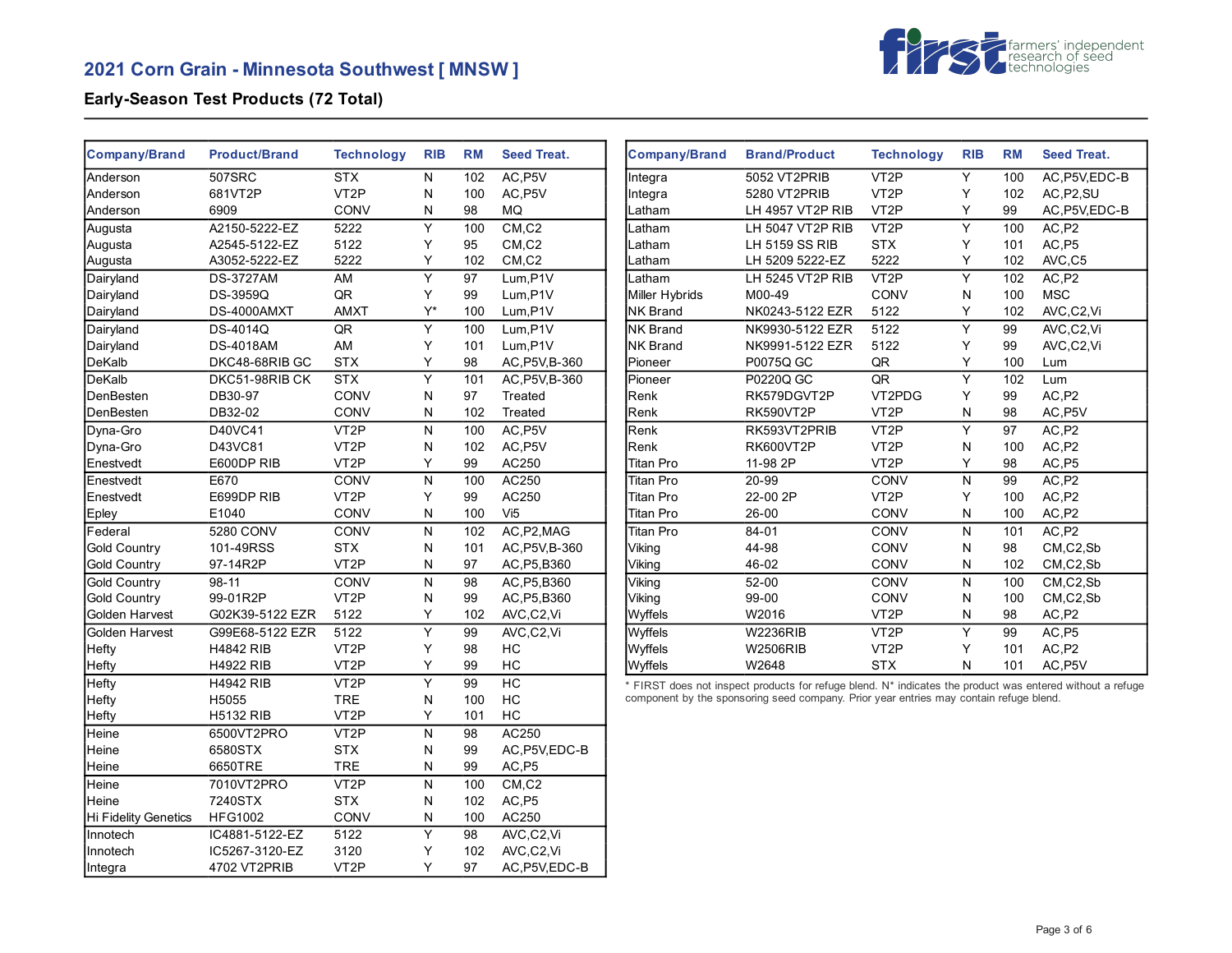# **2021 Corn Grain - Minnesota Southwest [ MNSW ]**



# **Full-Season Test Products (69 Total)**

| <b>Company/Brand</b> | <b>Product/Brand</b> | <b>Technology</b> | <b>RIB</b>     | <b>RM</b> | <b>Seed Treat.</b> | <b>Company/Brand</b> | <b>Brand/Product</b>                                                                                      | <b>Technology</b>                                        | <b>RIB</b>     | <b>RM</b> | <b>Seed Treat.</b> |
|----------------------|----------------------|-------------------|----------------|-----------|--------------------|----------------------|-----------------------------------------------------------------------------------------------------------|----------------------------------------------------------|----------------|-----------|--------------------|
| Anderson             | 472SRC               | <b>STX</b>        | N              | 106       | AC, P5V            | Latham               | LH 5517 VT2P RIB                                                                                          | VT <sub>2</sub> P                                        | Y              | 105       | AC,P2              |
| Augusta              | A2856-3220-EZ        | 3220              | Υ              | 106       | CM, C2             | Latham               | LH 5646 PCE                                                                                               | PC,E                                                     | ${\sf N}$      | 106       | CM,C2,Vi           |
| Dairyland            | <b>DS-4310AM</b>     | AM                | Υ              | 103       | Lum, P1V           | Latham               | LH 5725 VT2P RIB                                                                                          | VT <sub>2</sub> P                                        | Υ              | 107       | AC,P2              |
| Dairyland            | <b>DS-4440AM</b>     | AM                | Y              | 104       | Lum, P5V           | Miller Hybrids       | M02-73D2 EZ                                                                                               | 5122                                                     | Y              | 103       | <b>MSC</b>         |
| DeKalb               | DKC51-98RIB CK       | <b>STX</b>        | Υ              | 101       | AC, P5V, B-360     | <b>NK Brand</b>      | NK0314-5122 EZR                                                                                           | 5122                                                     | Υ              | 103       | AVC,C2,Vi          |
| DeKalb               | DKC54-38RIB GC       | <b>STX</b>        | Υ              | 104       | AC, P5             | <b>NK Brand</b>      | NK0472-5222 EZR                                                                                           | 5222                                                     | Y              | 104       | AVC,C2,Vi          |
| DeKalb               | DKC56-65RIB GC       | <b>STX</b>        | Y              | 105       | AC, P5V, B-360     | <b>NK Brand</b>      | NK0624-5222 EZR                                                                                           | 5222                                                     | Y              | 106       | AVC,C2,Vi          |
| DenBesten            | DB32-07              | CONV              | N              | 107       | Treated            | <b>NK Brand</b>      | NK0748-5122 EZR                                                                                           | 5122                                                     | Υ              | 107       | AVC,C2,Vi          |
| DenBesten            | DB38-06              | CONV              | N              | 106       | Treated            | Pioneer              | P0404Q GC                                                                                                 | QR                                                       | $N^*$          | 104       | Lum                |
| Dyna-Gro             | D44SS54 GC           | <b>STX</b>        | ${\sf N}$      | 104       | AC, P5V            | Pioneer              | P0421Q GC                                                                                                 | $\overline{\mathsf{QR}}$                                 | Y              | 104       | Lum                |
| Enestvedt            | E539                 | CONV              | N              | 103       | CM,C2,Vi           | Pioneer              | P0507Q GC                                                                                                 | $\mathsf{QR}% _{\mathsf{CL}}^{\mathsf{CL}}(\mathcal{A})$ | Υ              | 105       | Lum                |
| Enestvedt            | E598                 | CONV              | ${\sf N}$      | 106       | AC250              | Pioneer              | P0622Q GC                                                                                                 | QR                                                       | Y              | 106       | Lum                |
| Epley                | E1530                | CONV              | ${\sf N}$      | 105       | Treated            | Renk                 | RK625DGVT2P                                                                                               | VT2PDG                                                   | $\mathsf{N}$   | 104       | AC, P5V            |
| Federal              | 5510 VT2PRIB         | VT <sub>2</sub> P | Υ              | 105       | AC, P2, MAG        | Renk                 | RK642VT2P                                                                                                 | VT <sub>2</sub> P                                        | Y              | 103       | AC,P2              |
| Federal              | 5610 CONV            | CONV              | N              | 106       | AC, P2, MAG        | Renk                 | RK710DGVT2P                                                                                               | VT2PDG                                                   | Y              | 107       | AC,P2              |
| Federal              | 5610 PCE             | PC, E             | ${\sf N}$      | 106       | AC, P5V, MAG       | Rob-See-Co           | RC5323-5222-EZ                                                                                            | 5222                                                     | Y              | 103       | CM,C2,Vi           |
| Federal              | 5700 STX             | <b>STX</b>        | Υ              | 107       | AC, P5V, MAG       | <b>Titan Pro</b>     | $20 - 05$                                                                                                 | CONV                                                     | N              | 105       | AC,P2              |
| Gold Country         | 103-23               | CONV              | N              | 103       | AC, P2, B360       | <b>Titan Pro</b>     | 24-04                                                                                                     | CONV                                                     | N              | 104       | AC,P2              |
| Gold Country         | 103-58RSS            | STX               | ${\sf N}$      | 103       | AC, P5, B360       | <b>Titan Pro</b>     | 26-03 5222                                                                                                | 5222                                                     | $\overline{Y}$ | 103       | CM,C2,Vi           |
| <b>Gold Country</b>  | 105-66DR2P           | VT2PDG            | N              | 105       | AC, P5, B360       | <b>Titan Pro</b>     | 82-04 2P                                                                                                  | VT <sub>2</sub> P                                        | Υ              | 104       | AC,P2              |
| Gold Country         | 106-96RSS            | <b>STX</b>        | Υ              | 106       | AC, P5, B360       | <b>Titan Pro</b>     | 84-03 2P                                                                                                  | VT <sub>2</sub> P                                        | Y              | 103       | AC,P2              |
| Golden Harvest       | G03B96-5122 EZR      | 5122              | $\overline{Y}$ | 103       | AVC,C2,Vi          | Viking               | $51 - 04$                                                                                                 | CONV                                                     | ${\sf N}$      | 104       | CM,C2,Sb           |
| Golden Harvest       | G04G36-3111A EZR     | 3111A             | Υ              | 104       | AVC,C2,Vi          | Viking               | 84-05                                                                                                     | CONV                                                     | N              | 105       | CM, C2, Sb         |
| Golden Harvest       | G07G73-5122 EZR      | 5122              | Υ              | 107       | AVC,C2,Vi          | Wyffels              | <b>W4196RIB</b>                                                                                           | VT <sub>2</sub> P                                        | Y              | 105       | AC,P2              |
| Hefty                | <b>H5212 RIB</b>     | VT <sub>2</sub> P | Y              | 102       | HC                 | Wyffels              | <b>W4246RIB</b>                                                                                           | VT <sub>2</sub> P                                        | Y              | 105       | AC,P2              |
| <b>Hefty</b>         | <b>H5432 RIB</b>     | VT <sub>2</sub> P | Υ              | 104       | HC                 | Wyffels              | W4588                                                                                                     | <b>STX</b>                                               | N              | 105       | AC, P5V            |
| <b>Hefty</b>         | <b>H5442 RIB</b>     | VT <sub>2</sub> P | Υ              | 104       | HC                 | Wyffels              | <b>W5086RIB</b>                                                                                           | VT <sub>2</sub> P                                        | Y              | 107       | AC,P2              |
| <b>Hefty</b>         | H5444                | <b>STX</b>        | ${\sf N}$      | 104       | H <sub>C</sub>     |                      | * FIRST does not inspect products for refuge blend. N* indicates the product was entered without a refuge |                                                          |                |           |                    |
| Hefty                | H5655                | <b>TRE</b>        | ${\sf N}$      | 106       | HC                 |                      | component by the sponsoring seed company. Prior year entries may contain refuge blend.                    |                                                          |                |           |                    |
| Heine                | 740VT2PRIB           | VT <sub>2</sub> P | Υ              | 103       | AC250              |                      |                                                                                                           |                                                          |                |           |                    |
| Heine                | 7450VT2PRO           | VT <sub>2</sub> P | Υ              | 104       | AC250              |                      |                                                                                                           |                                                          |                |           |                    |
| Heine                | 7520STX              | <b>STX</b>        | N              | 105       | AC,P5              |                      |                                                                                                           |                                                          |                |           |                    |
| Heine                | 7570STX              | <b>STX</b>        | N              | 105       | AC, P5V, EDC-B     |                      |                                                                                                           |                                                          |                |           |                    |
| Heine                | 7730VT2PRO           | VT <sub>2</sub> P | ${\sf N}$      | 107       | AC, P5V, EDC-B     |                      |                                                                                                           |                                                          |                |           |                    |
| Hi Fidelity Genetics | <b>HFG1051</b>       | CONV              | N              | 105       | CM, C2             |                      |                                                                                                           |                                                          |                |           |                    |
| Hi Fidelity Genetics | <b>HFG1071</b>       | CONV              | ${\sf N}$      | 105       | CM, C2             |                      |                                                                                                           |                                                          |                |           |                    |
| Innotech             | IC5480-3111A         | 3111A             | ${\sf N}$      | 104       | AVC,C2,Vi          |                      |                                                                                                           |                                                          |                |           |                    |
| Integra              | 5529 VT2PRIB         | VT <sub>2</sub> P | Υ              | 105       | AC, P2, SU         |                      |                                                                                                           |                                                          |                |           |                    |
| Integra              | 5682 VT2PRIB         | VT <sub>2</sub> P | Y              | 106       | AC, P5V, EDC-B     |                      |                                                                                                           |                                                          |                |           |                    |
| Integra              | 5719 VT2PRIB         | VT <sub>2</sub> P | Υ              | 107       | AC, P2, SU         |                      |                                                                                                           |                                                          |                |           |                    |
| Latham               | LH 5377 VT2P RIB     | VT <sub>2</sub> P | Υ              | 103       | AC,P2              |                      |                                                                                                           |                                                          |                |           |                    |
| Latham               | LH 5389 SS RIB       | <b>STX</b>        | Y              | 103       | P <sub>5</sub> V   |                      |                                                                                                           |                                                          |                |           |                    |
|                      |                      |                   |                |           |                    |                      |                                                                                                           |                                                          |                |           |                    |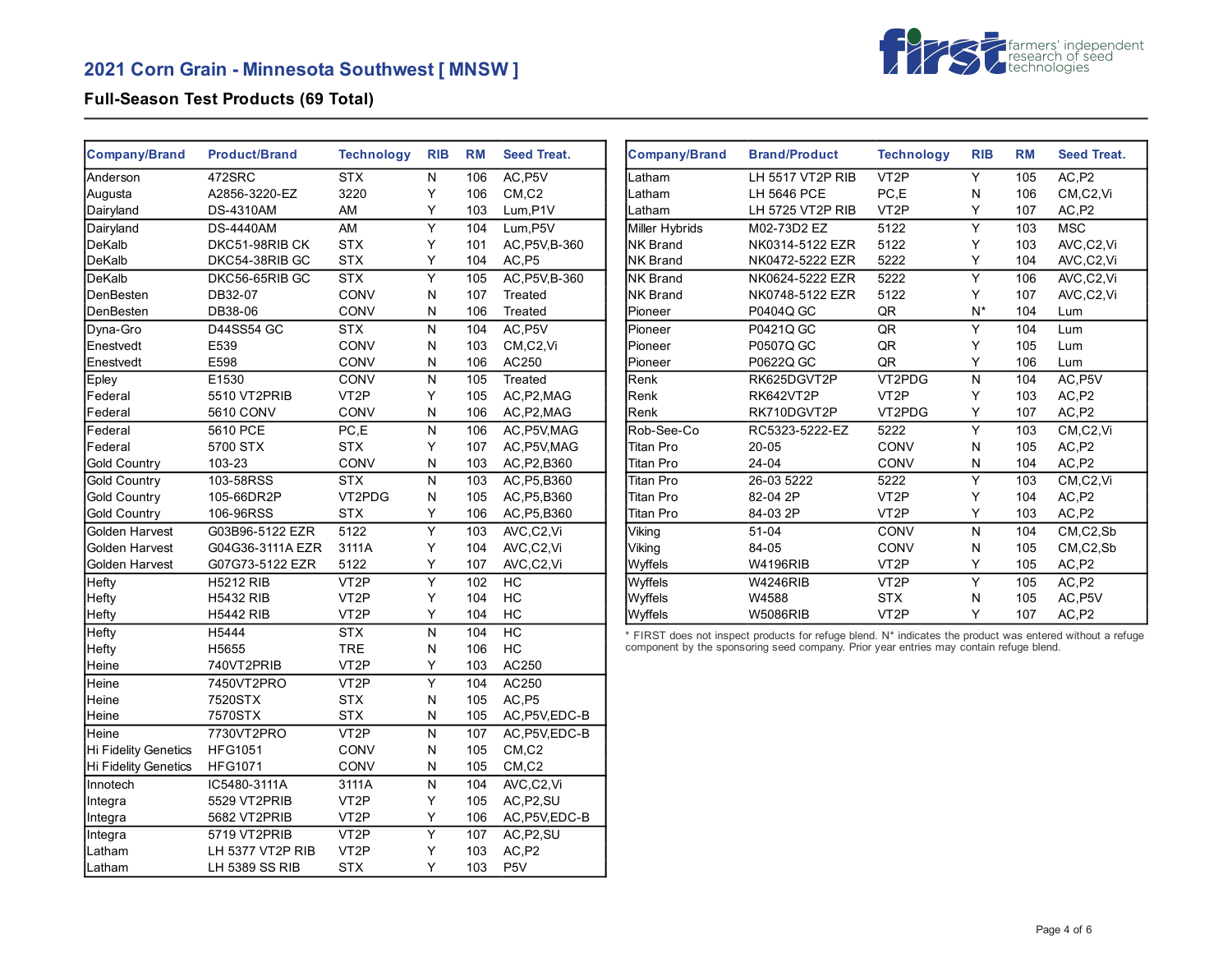# **Footnotes and Abbreviations Descriptions**



### **Brand Footnotes**

^ Innotech™ brand seed is distributed by Rob-See-Co, LLC. Power Plus® brand seed is distributed by Burrus. Innotech™ is a trademark of Syngenta. Power Plus® is a registered trademark of Corteva Agriscience.

CK Identifies a check product included in early- and full-season tests.

GC Grower Comparison product included by FIRST when space permits.

### **Corn Grain Technologies**

| 3111A             | Agrisure® Artesian® Viptera® 3111 (Vip,CB,RW,LL,GT)  |
|-------------------|------------------------------------------------------|
| 3120              | Agrisure <sup>®</sup> 3120 (CB, HX, LL, GT)          |
| 3220              | Agrisure® Viptera® 3220 (Vip, CB, HX, LL, GT)        |
| 5122              | Agrisure® Duracade™ 5122                             |
| 5222              | Agrisure® Duracade™ 5222                             |
| AM                | Optimum® AcreMax®                                    |
| <b>AMXT</b>       | Optimum® AcreMax® Xtreme                             |
| CONV              | Conventional                                         |
| E.                | Enlist™ (2,4-D, glyphosate, fop herbicide tolerance) |
| <b>PC</b>         | PowerCore™                                           |
| QR                | Orome™                                               |
| <b>STX</b>        | <b>SmartStax®</b>                                    |
| <b>TRE</b>        | Genuity® Trecepta™                                   |
| VT <sub>2</sub> P | Genuity® VT Double PRO®                              |
| VT2PDG            | Genuity® VT Double PRO® DroughtGard®                 |
|                   |                                                      |

NOTE: The refuge component genetics may vary in a refuge blend seed product.